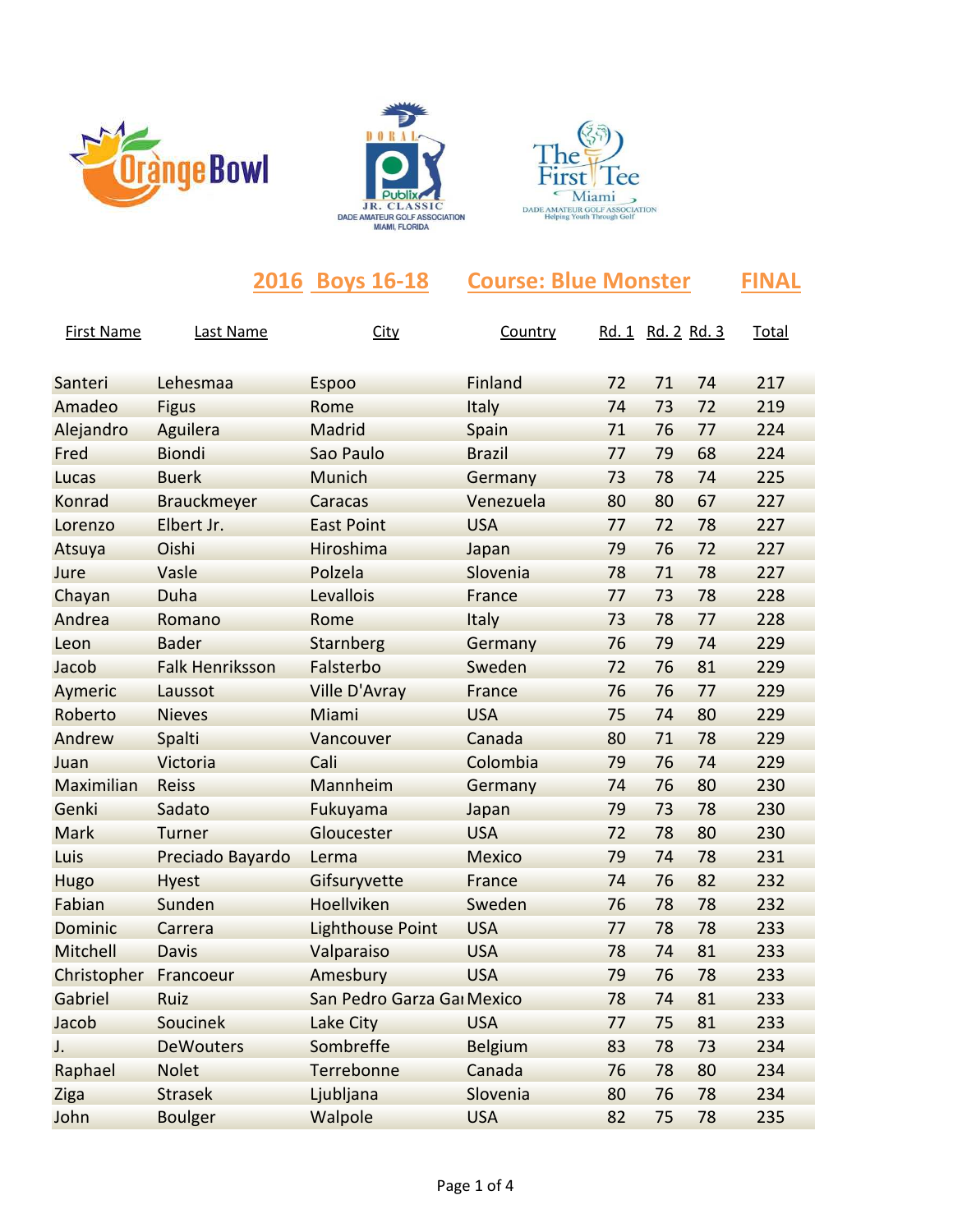





|               |                      | 2016 Boys 16-18        | <b>Course: Blue Monster</b> |    |    |           | <b>FINAL</b> |
|---------------|----------------------|------------------------|-----------------------------|----|----|-----------|--------------|
| Rodrigo       | Sanchez              | <b>Santo Domingo</b>   | <b>Dominican Repu</b>       | 81 | 73 | 81        | 235          |
| George        | Wood                 | <b>Naples</b>          | <b>USA</b>                  | 82 | 76 | 77        | 235          |
| Filippo       | Celli                | Rome                   | Italy                       | 83 | 73 | 80        | 236          |
| Joseph        | Tucker               | Warwick                | <b>USA</b>                  | 76 | 79 | 81        | 236          |
| <b>Mathis</b> | Guichon              | Caluire                | France                      | 81 | 76 | 80        | 237          |
| Federico      | Gutierrez            | Queretaro              | <b>Mexico</b>               | 76 | 77 | 84        | 237          |
| <b>Nick</b>   | Piersall             | Portland               | <b>USA</b>                  | 83 | 75 | 79        | 237          |
| N.            | Schlickenrieder      | Stafa                  | Switzerland                 | 81 | 79 | 77        | 237          |
| Alejandro     | Toro                 | <b>Toa Alta</b>        | <b>Puerto Rico</b>          | 82 | 79 | 76        | 237          |
| Robby         | Evans                | <b>Flower Mound</b>    | <b>USA</b>                  | 79 | 77 | 82        | 238          |
| Daniel        | Celestino            | Curitiba               | <b>Brazil</b>               | 80 | 77 | 82        | 239          |
| Joaquin       | Luduena              | Sante Fe               | Argentina                   | 78 | 76 | 85        | 239          |
| Jaime         | Malaver              | Madrid                 | Spain                       | 82 | 79 | 78        | 239          |
| Santiago      | Varela               | <b>Mexico City</b>     | <b>Mexico</b>               | 82 | 78 | 79        | 239          |
| Carlos        | <b>Abril Segura</b>  | Castellon              | Spain                       | 78 | 79 | 83        | 240          |
| Jorge         | Martinez             | Maracay                | Venezuela                   | 77 | 79 | 84        | 240          |
| Dominic       | Schneider            | Vienna                 | Austria                     | 81 | 80 | 79        | 240          |
| Florian       | <b>Blatti</b>        | Lausanne               | Switzerland                 | 76 | 83 | 82        | 241          |
| Christian     | Ingul                | Spongoal               | Norway                      | 77 | 80 | 84        | 241          |
| Gustavo       | <b>Betances</b>      | Santo Domingo          | Dominican Repu              | 74 | 82 | 86        | 242          |
| <b>Taylor</b> | <b>Beckstead</b>     | Alliston               | Canada                      | 80 | 80 | 83        | 243          |
| Α.            | Padilla Gavassa      | <b>Bucaramarga</b>     | Colombia                    | 76 | 80 | 87        | 243          |
| David         | Rogers               | Needham                | <b>USA</b>                  | 83 | 78 | 82        | 243          |
| <b>Dillon</b> | <b>Brown</b>         | <b>Halifax</b>         | <b>USA</b>                  | 82 | 77 | 85        | 244          |
| Yaseen        | Le Falher            | <b>Maisons-Lafitte</b> | France                      | 83 | 75 | 86        | 244          |
| Inigo         | Maruri               | <b>Bayona</b>          | Spain                       | 80 | 79 | 86        | 245          |
| Jake          | <b>Moscoso</b>       | Doral                  | <b>USA</b>                  | 83 | 78 | 85        | 246          |
| Julien        | <b>Thezier</b>       | <b>Ruell Maimaison</b> | France                      | 82 | 78 | 89        | 249          |
| Leo           | Paccioni             | Garches                | France                      | 82 | 79 | 91        | 252          |
| Cole          | Anderson             | Camden                 | <b>USA</b>                  | 79 | 83 | <b>MC</b> | <b>MC</b>    |
| <b>Tomas</b>  | Ontivero             | <b>Buenos Aires</b>    | Argentina                   | 85 | 77 | <b>MC</b> | <b>MC</b>    |
| Alex          | Martell              | <b>Coral Springs</b>   | <b>USA</b>                  | 83 | 79 | <b>MC</b> | <b>MC</b>    |
| Andrew        | Dontigny             | <b>Three Rivers</b>    | Canada                      | 80 | 82 | <b>MC</b> | <b>MC</b>    |
| Felipe        | <b>Garces Garzon</b> | Quito                  | Ecuador                     | 78 | 84 | <b>MC</b> | <b>MC</b>    |
| lan           | Aldarondo            | San Juan               | <b>USA</b>                  | 84 | 78 | <b>MC</b> | <b>MC</b>    |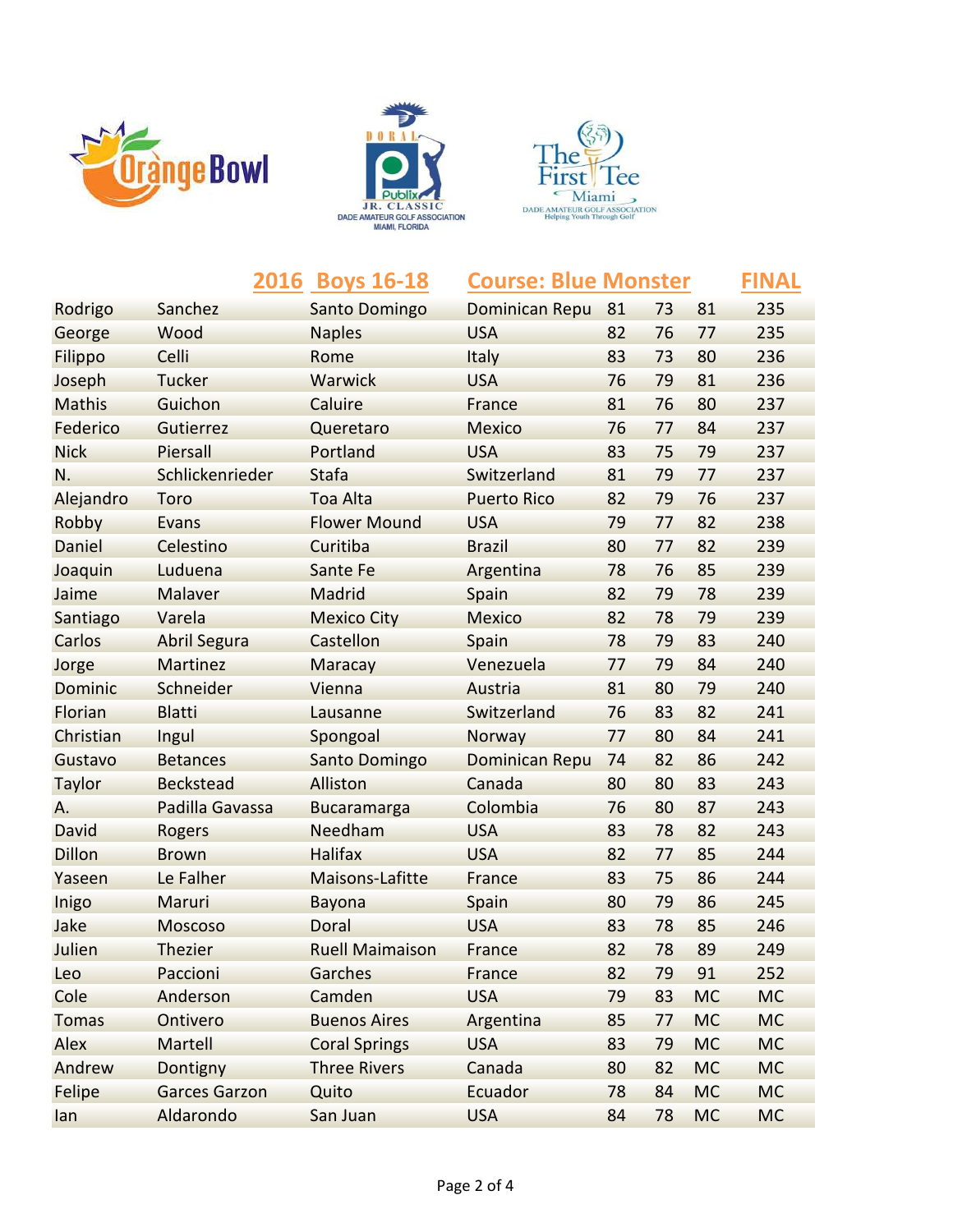





|                 |                          | 2016 Boys 16-18                    | <b>Course: Blue Monster</b> |    |    |           | <b>FINAL</b> |
|-----------------|--------------------------|------------------------------------|-----------------------------|----|----|-----------|--------------|
| Logan           | <b>Bryant</b>            | <b>Cutler Bay</b>                  | <b>USA</b>                  | 84 | 79 | <b>MC</b> | <b>MC</b>    |
| <b>Jianming</b> | Fu                       | Zhengzhou                          | China                       | 82 | 81 | <b>MC</b> | <b>MC</b>    |
| G.              | <b>Casares Guzman</b>    | Puebla                             | <b>Mexico</b>               | 82 | 81 | <b>MC</b> | <b>MC</b>    |
| Esteban         | <b>Missura</b>           | Quito                              | Ecuador                     | 85 | 78 | <b>MC</b> | <b>MC</b>    |
| Ferdinand       | Le Tendre                | <b>St. Clement De Rivie France</b> |                             | 81 | 82 | <b>MC</b> | <b>MC</b>    |
| Jordan          | Laklak                   | Miami                              | <b>USA</b>                  | 81 | 82 | <b>MC</b> | <b>MC</b>    |
| Jonathon        | Cachon                   | Weston                             | <b>USA</b>                  | 82 | 82 | <b>MC</b> | <b>MC</b>    |
| Fredrik         | Ingul                    | Spongoal                           | Norway                      | 82 | 82 | <b>MC</b> | <b>MC</b>    |
| Valentin        | Soullier                 | Meudon                             | France                      | 84 | 80 | <b>MC</b> | <b>MC</b>    |
| Quim            | <b>Vidal Mora</b>        | <b>Barcelona</b>                   | Spain                       | 84 | 81 | <b>MC</b> | <b>MC</b>    |
| <b>Miles</b>    | Castoro                  | Ft.Lauderdale                      | <b>USA</b>                  | 87 | 78 | <b>MC</b> | <b>MC</b>    |
| Marc            | <b>Besso</b>             | Paris                              | France                      | 85 | 80 | <b>MC</b> | <b>MC</b>    |
| Α.              | <b>Jimenez Minguez</b>   | Madrid                             | Spain                       | 82 | 83 | <b>MC</b> | <b>MC</b>    |
| Liam            | <b>Bryden</b>            | Maraval                            | <b>Trinidad</b>             | 85 | 80 | <b>MC</b> | <b>MC</b>    |
| Joel            | Garcia Lee               | Miami                              | <b>USA</b>                  | 85 | 81 | <b>MC</b> | <b>MC</b>    |
| Andreas         | Aivazoglou               | <b>Glen Mills</b>                  | <b>USA</b>                  | 87 | 79 | <b>MC</b> | <b>MC</b>    |
| Lynes           | <b>Behling</b>           | <b>Berlin</b>                      | Germany                     | 83 | 83 | <b>MC</b> | <b>MC</b>    |
| Francisco       | Noguerol                 | Rosario                            | Argentina                   | 86 | 81 | <b>MC</b> | <b>MC</b>    |
| Carlos          | Garre                    | <b>Myrtle Beach</b>                | <b>USA</b>                  | 88 | 79 | <b>MC</b> | <b>MC</b>    |
| <b>Beau</b>     | Coenraad                 | Riethoven                          | Netherlands                 | 83 | 84 | <b>MC</b> | <b>MC</b>    |
| Yoo Soo         | Kim                      | Santiago                           | <b>Dominican Repu</b>       | 86 | 81 | <b>MC</b> | <b>MC</b>    |
| Erik            | Stromfelt                | Stockholm                          | Sweden                      | 84 | 83 | <b>MC</b> | <b>MC</b>    |
| Jack            | O'Donovan                | Pittsford                          | <b>USA</b>                  | 86 | 81 | <b>MC</b> | <b>MC</b>    |
| Robert          | De Paz                   | Miami                              | <b>USA</b>                  | 85 | 83 | <b>MC</b> | <b>MC</b>    |
| Florian         | Biedermann               | Wien                               | Austria                     | 82 | 86 | <b>MC</b> | <b>MC</b>    |
| Rodrigo         | Duran                    | Solana Beach                       | <b>USA</b>                  | 88 | 80 | <b>MC</b> | <b>MC</b>    |
| D.              | <b>Barrios Milioukov</b> | Madrid                             | Spain                       | 83 | 85 | <b>MC</b> | <b>MC</b>    |
| James           | Imai                     | <b>Brookline</b>                   | <b>USA</b>                  | 88 | 81 | <b>MC</b> | <b>MC</b>    |
| Vijay G. T.     | Luidens                  | Oranjestad                         | Aruba                       | 88 | 81 | <b>MC</b> | <b>MC</b>    |
| Ryan            | Peters                   | Maraval                            | <b>Trinidad</b>             | 83 | 86 | <b>MC</b> | <b>MC</b>    |
| James           | Nieporte                 | <b>Boca Raton</b>                  | <b>USA</b>                  | 89 | 81 | <b>MC</b> | <b>MC</b>    |
| Sebastian       | Salazar                  | Quito                              | Ecuador                     | 86 | 84 | <b>MC</b> | <b>MC</b>    |
| Christopher     | Chan                     | <b>New York</b>                    | <b>USA</b>                  | 88 | 83 | <b>MC</b> | <b>MC</b>    |
| Colin           | Sutyla                   | Coventry                           | <b>USA</b>                  | 85 | 86 | <b>MC</b> | <b>MC</b>    |
| Alejandro       | Goebel                   | Atizapan De Zaragoz Mexico         |                             | 85 | 87 | <b>MC</b> | <b>MC</b>    |